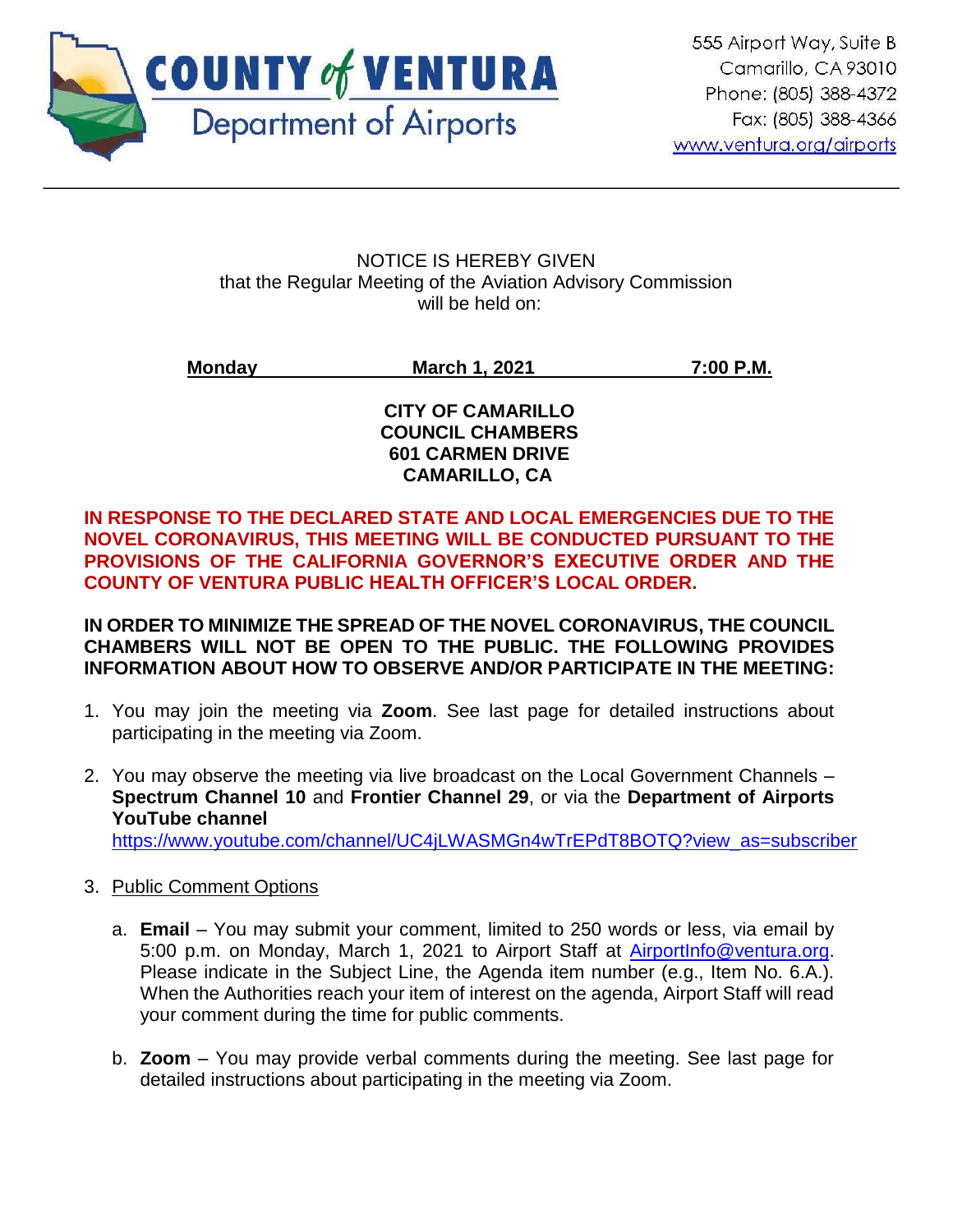# **AGENDA**

- **1. CALL to ORDER and PLEDGE of ALLEGIANCE**
- **2. ROLL CALL**
- **3. APPROVAL of MINUTES February 11, 2021**
- **4. PUBLIC COMMENT PERIOD**
- **5. UNFINISHED BUSINESS None**
- **6. NEW BUSINESS**
- **A. Subject: Approval of the Revised Form Hangar Lease Agreement for Privately Owned Hangars at the Camarillo and Oxnard Airports to Replace Month-to-Month Leases with Term Leases; Authorization for the Director of Airports or His Designee to Terminate All Existing Month-to-Month Hangar Lease Agreements for Privately Owned Hangars and to Sign the Revised Form Lease Agreement with Tenants of Existing Hangars.**

#### **Recommendations:**

Staff requests that your Commission/Authorities recommend that the Board of Supervisors:

- 1. Approve the revised form hangar lease agreement for privately owned hangars at the Camarillo and Oxnard Airports (Exhibit 3), to replace the current month-to-month leases with term leases; and
- 2. Authorize the Director of Airports or his designee to terminate all existing month-to-month lease agreements for privately owned hangars and to sign the revised form lease agreement in Exhibit 3 with tenants of existing privately owned hangars.

#### **7. DIRECTOR'S REPORT**

#### **8. REPORTS**

Monthly Activity Report – January 2021 Monthly Noise Complaints – January 2021 Consultant Reports – January 2021 Airport Tenant Project Status – February 2021 Project Status – February 2021 Financial Statements Period Ended – December 31, 2020 Financial Statements Second Quarter – FY 2020/2021 Meeting Calendar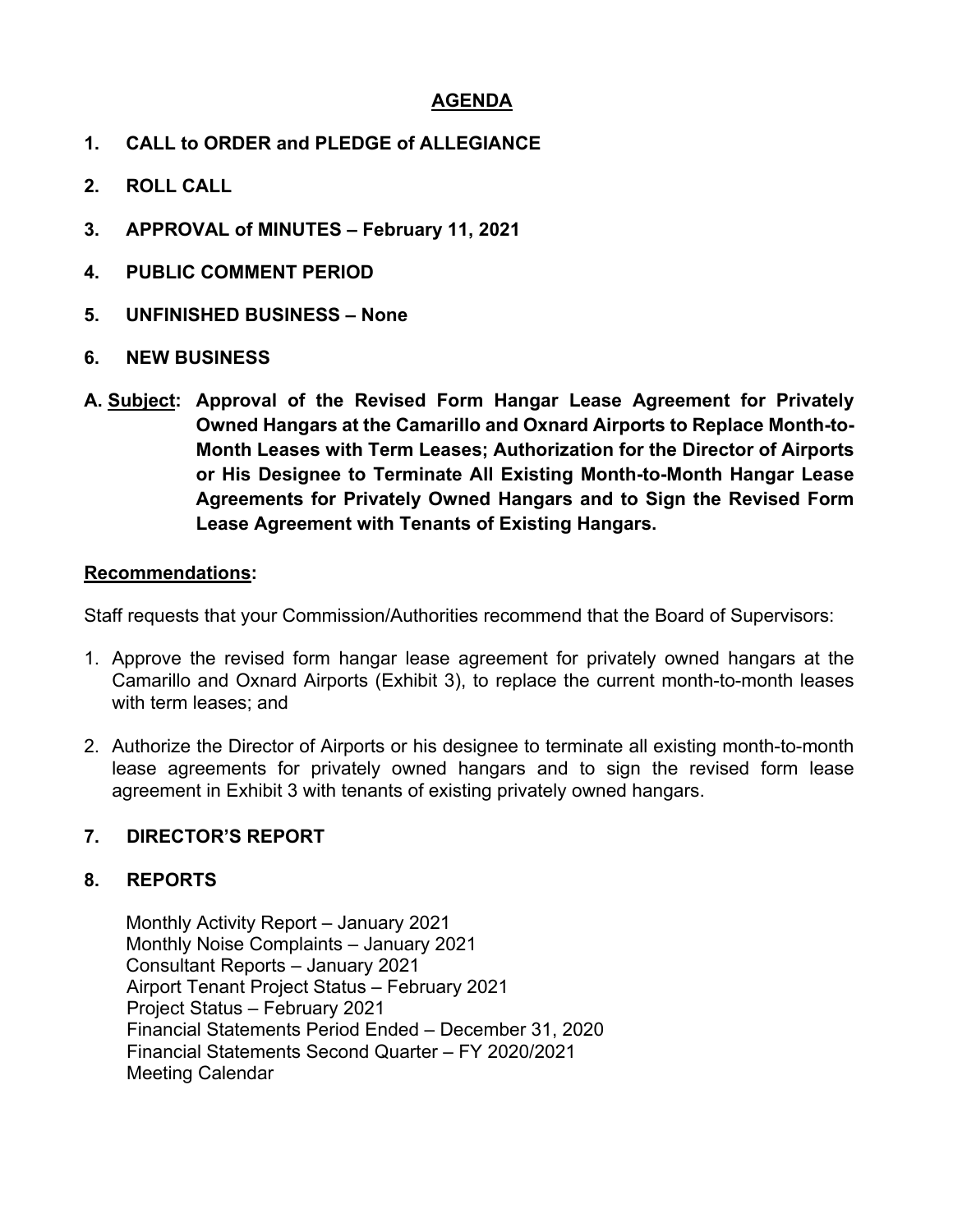### **9. CORRESPONDENCE – None**

**10. COMMISSION COMMENTS –** Comments by Commission members on matters deemed appropriate.

#### **11. ADJOURNMENT**

The next regular Commission meeting will be on Monday, April 5, 2021 at 7:00 p.m. in the Department of Airports Administration Office, 555 Airport Way, Suite B, Camarillo, California.

IN COMPLIANCE WITH THE AMERICANS WITH DISABILITIES ACT, IF YOU NEED SPECIAL ASSISTANCE TO PARTICIPATE IN THIS MEETING, PLEASE CONTACT THE CITY OF CAMARILLO CLERK AT (805) 388-5353 OR ANA CASTRO AT (805) 388-4211. NOTIFICATION 48 HOURS PRIOR TO THE MEETING WILL ENABLE THE CITY/DEPARTMENT OF AIRPORTS TO MAKE REASONABLE ARRANGEMENTS TO ENSURE ACCESSIBILITY TO THIS MEETING.